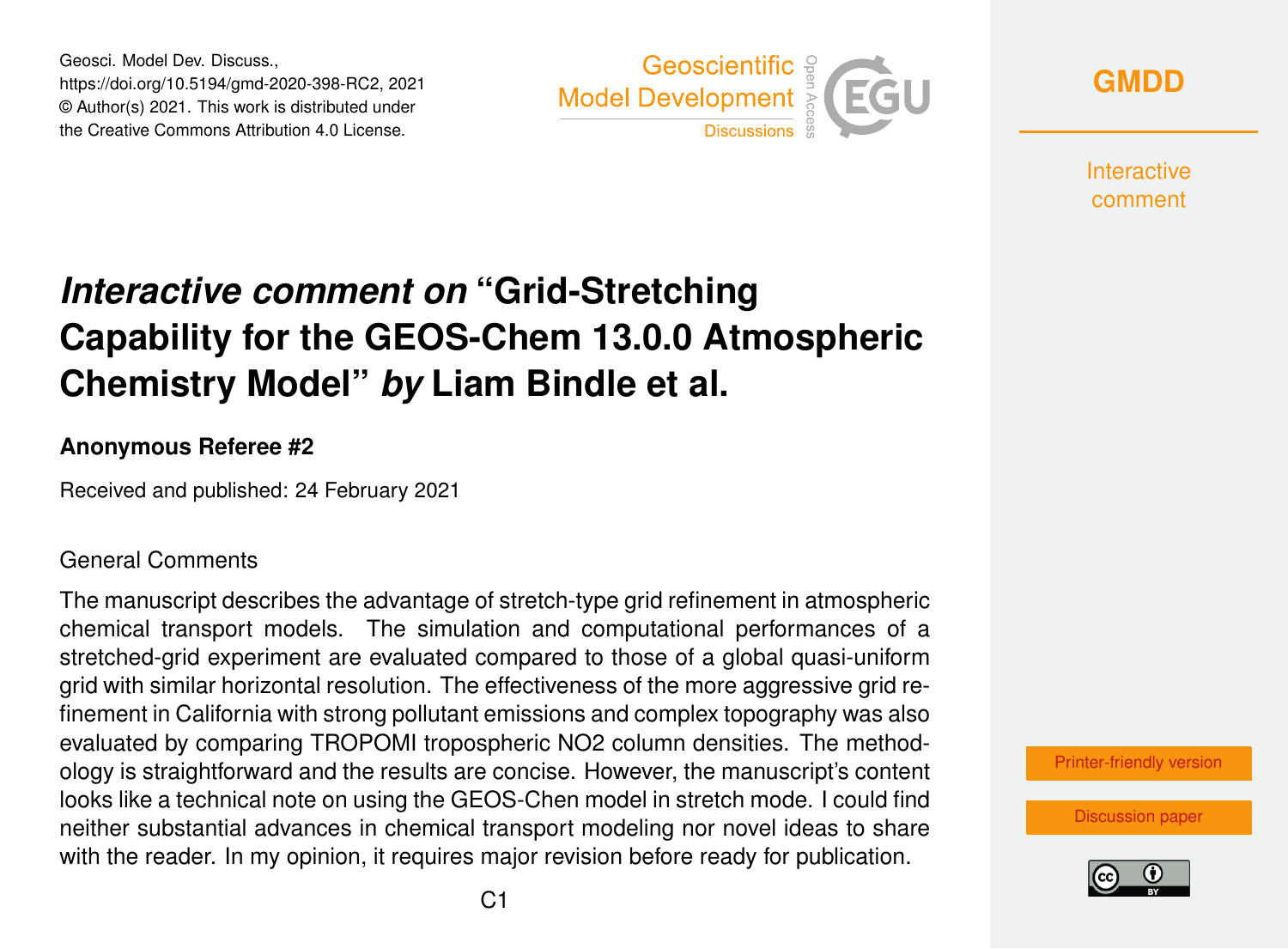As the authors mentioned in the introduction, one of the advantages of using stretch grids is that down-scaling similar to 2-way nesting can be easily achieved without lateral boundaries. However, there are also side effects when reducing the spatial resolution outside the target region: In Figure 4, there appears to be a systematic bias in the ozone concentration in the free troposphere. It is necessary to investigate whether such a bias is due to changes in ozone precursors' transport pathways outside the focal region. With the recent improvement in computer performance, atmospheric simulations using thousands or tens of thousands of CPU cores are no longer unusual. In terms of time-to-solution, the stretch calculation of C180e-US is only 2.5 times faster than that of C180-global. The authors should consider whether they will tolerate the side effects and reduce computing resource consumption by just a few hundred cores.

In more aggressive stretching experiments, the advantage of high resolution should be examined from multiple perspectives. Many regional chemical transport simulations have already shown that higher resolution emission data can reproduce the tracer concentration distribution near the emission source. The authors should emphasize the advantages of the grid-stretched global chemical transport model that are not present in the regional model. For example, I want to know what advantage there is in keeping the resolution around New York at the same degree as in the non-stretch experiment. Besides, the author should evaluate that they chose a higher resolution than the meteorological field. I recommend adding a stretch calculation experiment with a resolution close to that of the meteorological field. If that resolution gives almost the same results as the 10km resolution in this study's evaluation method, there is no need to use the 10km resolution.

#### Specific Comments

Introduction: Although it is mentioned in Harris et al.(2016), Tomita(2008) should be referred to, as a previous study of global atmospheric models with stretch grids using the Shumidt transform. The studies of Goto et al.(2015) and Trieu et al.(2017), which simulated atmospheric chemical transport on the stretched grid, should also be cited.

# **[GMDD](https://gmd.copernicus.org/preprints/)**

**Interactive** comment

[Printer-friendly version](https://gmd.copernicus.org/preprints/gmd-2020-398/gmd-2020-398-RC2-print.pdf)

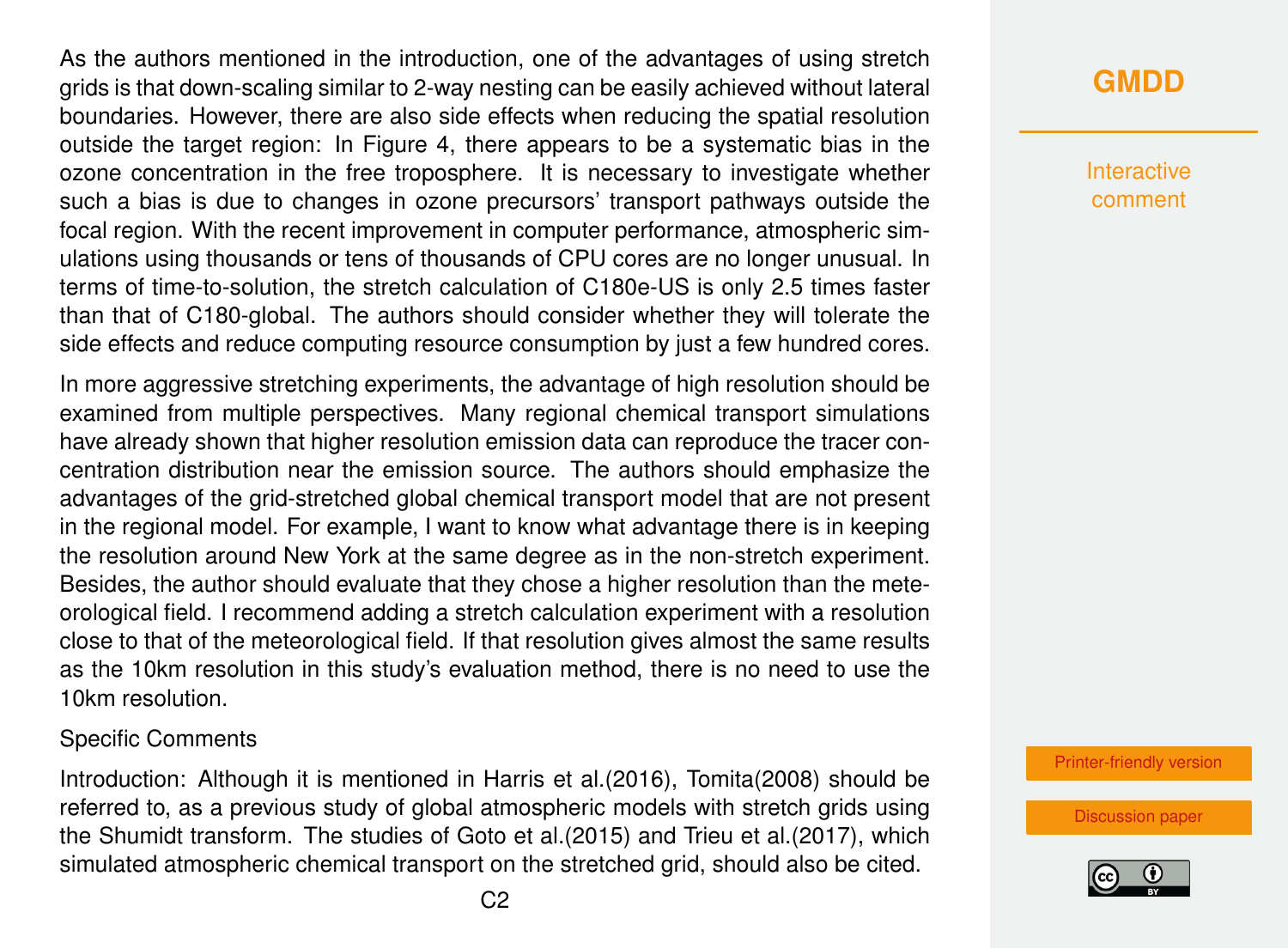Lines 38-46: It seems to me that almost all the tools to realize stretch calculations were available before this study, and there are no technical problems to be solved to perform chemical transport calculations on a stretched-grid. I would like to see a clarification of what the authors contributed to the implementation.

Lines 65-66: Is the meteorological field re-gridded for both horizontal and vertical, and if so, how is the transformation applied between model grids with different topography?

Lines 66-67: Does the model solve the stratospheric chemical processes, and if not, how is the stratospheric gas (ozone) concentration given?

Lines 135-136: The number of vertical layers and each layer's altitude in the meteorological field is the same as in the GEOS-Chem settings? How much higher is the top altitude for the meteorological field than for the GEOS-Chem simulations?

Lines 136-137: For which time period was this simulation performed?

Lines 154-155: I want to know why the authors did not align the Face center of the hexahedron between the focal region of the C96e-NA and the C96-global.

Lines 163-164, Figure4: 1) In order to clarify the difference in the free troposphere, please show the results for the layer near the surface and the layer above the surface separately. 2) As mentioned in the major comment, the difference in ozone concentration in the free troposphere (left panel) appears to be bias rather than scatter. I would like to see further analysis of this. 3) In the figure for OH, the colors are largely different between the right and left figures. In the left figure, where did the red dot around 0.1-0.2ppt go?

Lines 204-205, Table2: 1) The differences in the number of grid points and the number of time steps (time intervals) between the C180-global and C60-global experiments are not described. Since the relative difference in computational workload can be approximated by the number of grid points and the number of time steps, this information is necessary to evaluate the computational performance. 2) It is not stated how many

## **[GMDD](https://gmd.copernicus.org/preprints/)**

**Interactive** comment

[Printer-friendly version](https://gmd.copernicus.org/preprints/gmd-2020-398/gmd-2020-398-RC2-print.pdf)

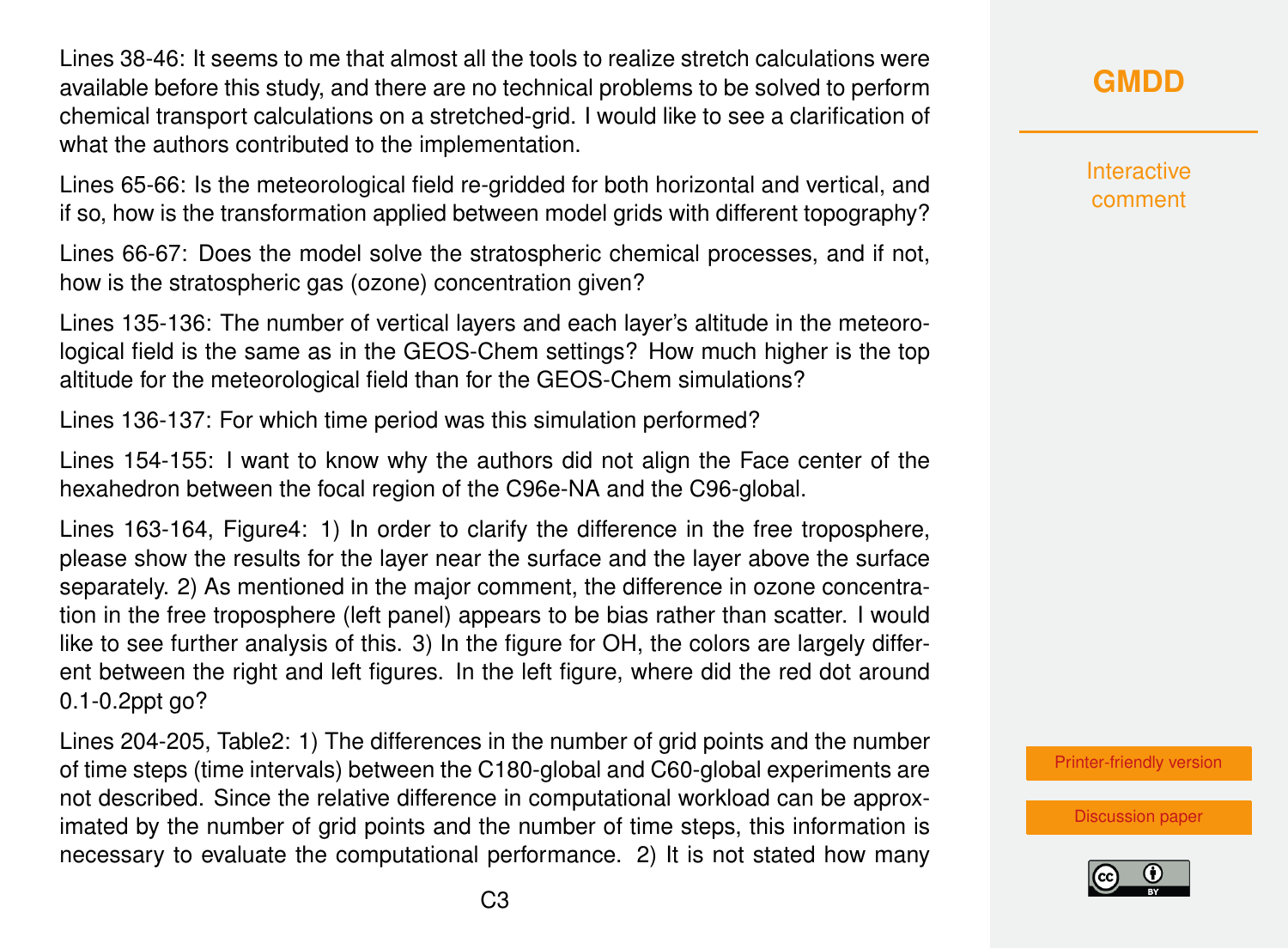months of calculation results were used for the comparison. Recently, the unit "Simulation Year Per wall clock Day (SYPD)" is often used to express the elapsed time of a simulation. This should be added.

Lines 224-225, Figure8: Some people don't even know which is north for LA or SF. I don't know which area is the Mojave Desert. Please add a mark to the figure.

Lines 231-233: 1) I interpreted that the authors upscaled the 0.25degx0.3125deg meteorological data to a grid resolution of ∼100 km in the C90-global experiment and interpolated it to a grid resolution of ∼10 km in the C900e-CA. Does this mean that a spatial resolution of 0.25degx0.3125deg is sufficient to represent the concentration gradient around LA? 2) To discuss why the concentration gradients were well reproduced, it is necessary to evaluate whether the higher resolution of the emission or the higher resolution of the meteorological field was more effective. Previous researches should be presented. Or sensitivity experiments should be conducted, such as using upscaled, low-resolution emission inventories or meteorological fields in high-resolution experiments. 3) GEOS-Chem is a transport model, and the wind field is a given. I want the authors to show the benefits of usage of higher resolution than the meteorological field for vertical transport, diffusion and chemical reaction in detail. The 10km-mesh simulation provide a better representation of the concentration gradient near the emission source than the 0.25deg-mesh? I would like to see an analysis of the ozone production/dissipation balance, etc.

#### References

H. Tomita (2008), A stretched grid on a sphere by new grid transformation, J. Meteorol. Soc. Jpn., 86A, 2008, pp. 107-119

D. Goto, T. Dai, M. Satoh, H. Tomita, J. Uchida, S. Misawa, T. Inoue, H. Tsuruta, K. Ueda, C.F.S. Ng, A. Takami, N. Sugimoto, A. Shimizu, T. Ohara, T. Nakajima (2015), Application of a global nonhydrostatic model with a stretched-grid system to regional aerosol simulations around Japan, Geosci. Model Dev., 8, 2015, pp. 235-259, Interactive comment

[Printer-friendly version](https://gmd.copernicus.org/preprints/gmd-2020-398/gmd-2020-398-RC2-print.pdf)